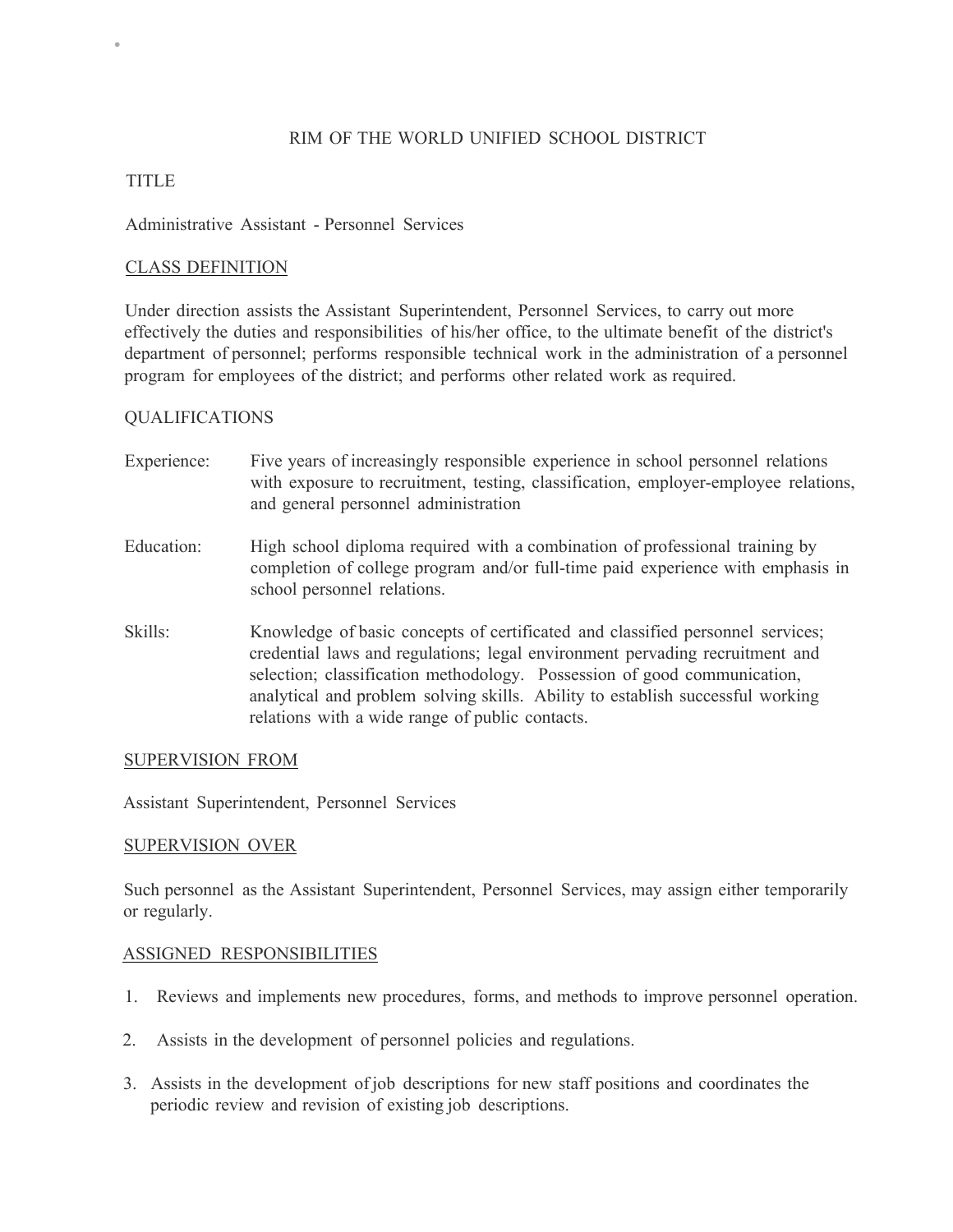- 4. Develops and maintains a system for personnel records for all school employees in order to provide a comprehensive, efficient, accurate, and current record of all matters pertinent to employment, transfer, tenure, retirement, leave, promotion-etc.
- 5. Analyzes all certificated staff credentials to assure proper employee assignment.
- 6. Serves as liaison between the district and the San Bernardino County Schools Credentials Evaluation Coordinator and attends credential meetings and workshops as necessary.
- 7. Analyzes official transcripts, professional papers and other documents of all staff to determine appropriate placement on the salary schedule.
- 8. Assists in processing confidential papers regarding recommendations for termination of employees, and arranging any necessary conferences and hearings.
- 9. Maintains confidential files relative to complaints about employees.
- 10. Advises district personnel on retirement procedures as appropriate.
- 11. Assists in the direction of the recruitment program for professional and nonprofessional staff.
- 12. Supervises the interviewing and selection of qualified certificated candidates.
- 13. Coordinates the annual evaluation schedule of all certificated personnel.
- 14. Assists in screening and selection of qualified substitute teachers.
- 15. Assists in the development and maintenance of personnel handbooks for district employees.
- 16. Attends meetings as assigned by the Assistant Superintendent.
- 17. Assists with research pertaining to personnel, including salary research, studies of staff characteristics, professional standards, and other pertinent projects.
- 18. Consults with administrators on personnel matters when requested by them to do so.
- 19. Assists in the implementation of the District's Affirmative Action Plan.
- 20. Assists in the employee recognition program.
- 21. Participates as recorder in all certificated contract negotiation proceedings.
- 22. Prepares preliminary and final drafts of district certificated negotiation proposals and contracts.
- 23. Coordinates the student teacher placement program with colleges and universities.
- 24. Coordinates all Personnel office operations.
- 25. Assists the Personnel Services Administrator with personnel recommendations for submission to the Board.
- 26. Assists in the preliminary screening and processing applications of candidates.